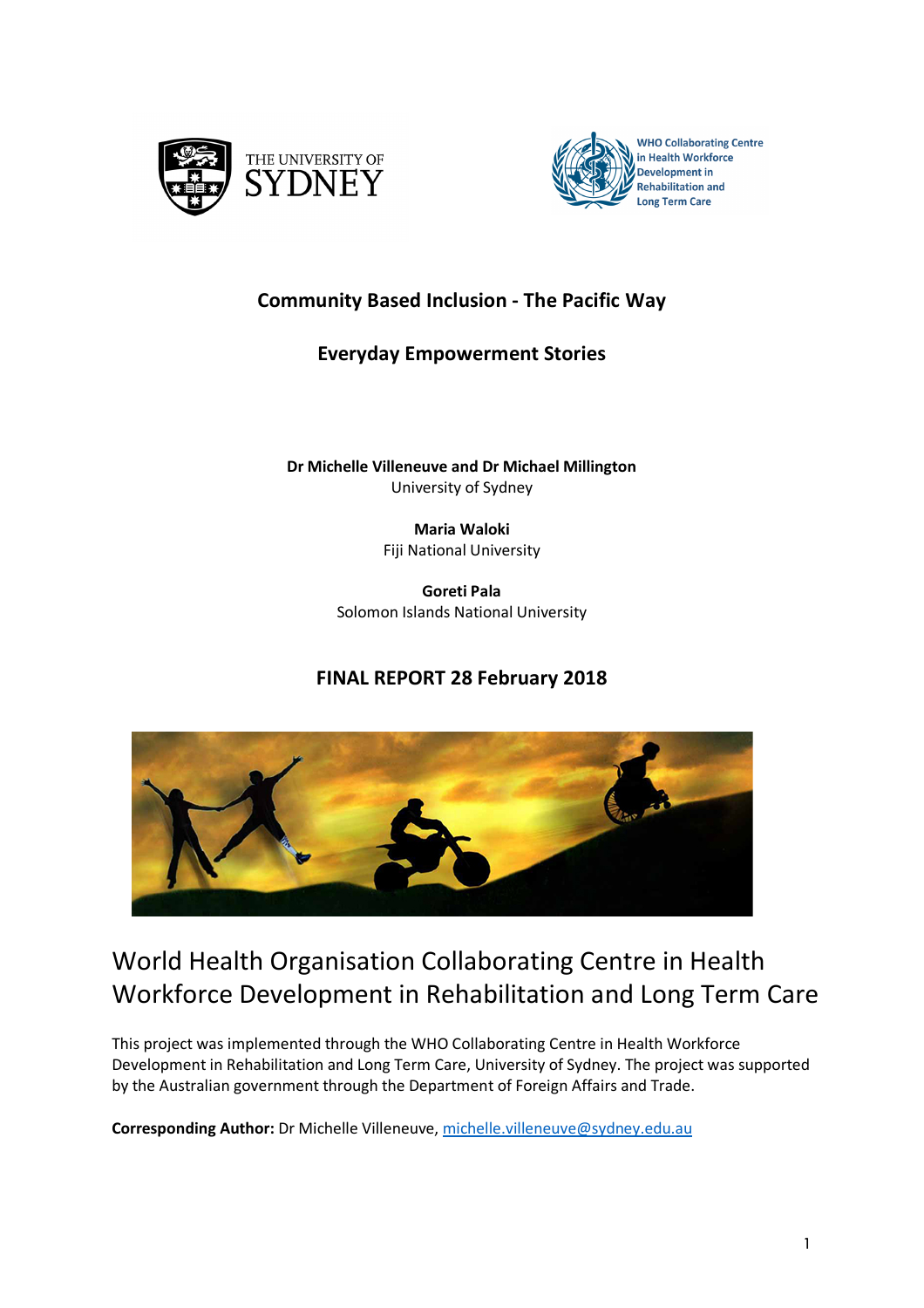#### **Introduction**

The demand is growing in the Pacific for community-based inclusive development and operationalising, in the Pacific context, the mechanisms of the WHO (2010) *Community based rehabilitation CBR guidelines. Towards community-based inclusive development*. *To do this successfully depends on a well-trained, up-to-date workforce with resources appropriate to the task and the context.* To create this requires innovative curricula which build on and respond to local needs and context and which are well-integrated with the best international conceptual frameworks and empirical evidence. To date, there has been limited time and organisational space in the Pacific context to initiate the necessary steps leading to curriculum and course materials change and resource development.

The case study work described in this final report on work conducted in 2017 is part of a larger project designed to develop training materials and resources that enable the development and expansion of CBR education in the Pacific. The ultimate vision is to redesign tertiary education programs in the Pacific that will produce a viable workforce skilled in the practice innovations of the community based inclusive development. This vision embraces the involvement people with disability and their representative organisations as co-designers of training materials and resources to ensure that their voice is at the centre of planning for education and workforce development that directly impacts the provision of community-based services and supports for people with disability and their governance. This activity promotes the realisation of community-based inclusive development and the role and contribution of people with disabilities and their families as designers, educators, students, and ultimately as CBR-employed graduates of the university level CBR courses in the Pacific.

The project implemented in 2017 had two components:

- (1) Mapping of CBR Practice in the Pacific and
- (2) Case study and educational design work to profile the lived experience of disability in the Pacific.

When integrated, these two project components offer a platform for academic educators to work in partnership with people with disability and their representative organisations to co-design learning modules to support expansion of traditional education practices from the current narrow focus on CBR in health and rehabilitation to CBR as a community based inclusive development strategy that impacts all areas of life including: health, education, livelihood, social inclusion and empowerment.

Planned next step include the implementation of facilitated co-design process to turn resources produced from this project into dynamic learning modules with multiple learning and teaching purposes for use within and outside of the Pacific.

The remainder of this summary overviews the case study and educational design component of the project. The mapping of CBR practice in the Pacific was reported separately.

#### **Background Information**

The original purpose of the case study component of this project was to show how Community Based Rehabilitation (CBR) is conceived of in the Pacific and how it is being implemented in communities. The directors of the Fiji National University (FNU) and Solomon Islands National University (SINU) programs were invited to collaborate on the project development and implementation. In this capacity, they planned and coordinated outreach and training activities responsive to and valued by multiple stakeholders with a local interest in CBR. As co-authors and ongoing research partners in planned publications and future development of training materials and resources – they act as local liaison and provide ultimate leadership in collaborative action to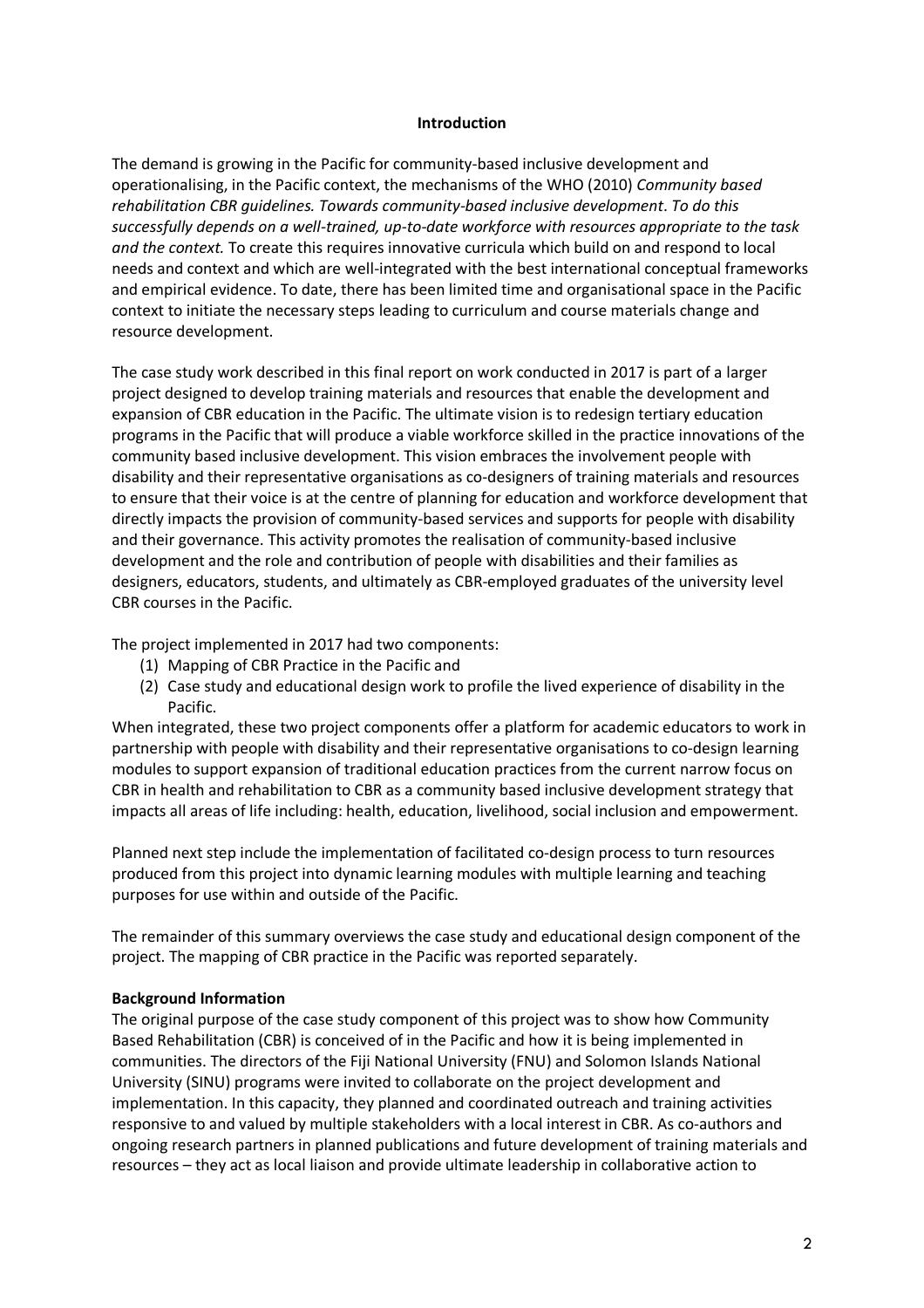develop training materials and resources that reflect the evolution of and training for CBR – The Pacific Way.

**CBR in the Pacific.** The evolution of CBR in the Pacific follows the arc of practice from a narrow scope of health and individual rehabilitation to the present guidelines and offers its own unique contribution to future development. Traditional CBR was introduced early in the Pacific in the late 1980s and expanded incrementally through the 90's. It was embraced by the Pacific Disability Forum (2002) in its mission to increase government support for, and quality of services to, people with disabilities. The 1<sup>st</sup> Asia-Pacific CBR Congress in 2009 endorsed its' regional promotion. Evolving practice was well-aligned with prioritisation of advocacy in the Pacific Regional Strategy on Disability (2009) and the aspirations of the 2010 Pacific Framework for the Rights of Persons with Disabilities to increase livelihood opportunities, mainstream disability rights in policy and service developments, and promote disability community leadership in building capacity for a more inclusive society. The 1<sup>st</sup> Pacific CBR Forum promoted the new CBR model through subregional training in 2012 and set the stage for the Pacific's initial CBR Action Plan, which introduced the concept of CBR **'The Pacific Way' (CBR-PW).**

**CBR: The Pacific Way (CBR-PW)**. CBR values drive the evolution of service models across the spectrum of needs and contexts. The regional expansion of CBR took on a Pacific–specific interpretation of practice that was defined in the  $2^{nd}$  Pacific CBR Forum (2015):

- Deeply held and cross cutting values of rights & empowerment;
- Belief in the need for government ownership, commitment, and leadership in National CBR;
- Expectations for strong and productive collaboration between government, service providers, and DPOs in the development and management of CBR programs;
- A collective worldview rooted in the core values of family, community and culture.

CBR the Pacific Way (CBR-PW) is a popular practice and policy work-in-progress. The Pacific Regional Framework for CBR (2016-2021) promotes CBR-PW at the mission level with goals to (a) align all existing CBR practice with Pacific Way principles, and (b) strengthen the network of CBR-PW practice across the Pacific.

**Community-Based Inclusive Development (CBID): the next generation of CBR.** The CBR framework evolved from initial descriptive efforts in 1994 (ILO, UNESCO, & WHO) to the CBR Guidelines and Matrix in 2010. The guidelines appropriated the principles of the UNCRPD and applied them to a scope of practice spanning Health, Education, Livelihood, Social, and Empowerment domains. CBR adopted Community-based Inclusive Development (CBID) as a set of practices that empowered people with disabilities to be the authors of the social change they desired. CBID is CBR strategy channelled through collective self-advocacy that builds community capacity for full inclusion of people with disabilities. CBID is the complement to traditional CBR, not it's antithesis. CBID is the service expression of the cross-cutting value that unifies CBR domains; CBID, as defined in this project, is applied empowerment. To our colleagues practicing in the Pacific, CBID is about contributing to sustainable development.

Recognising the broader concept of **Community-Based Inclusion** and the relevance of these videobased learning objects to support learning and teaching in a variety of contexts, including the Pacific context for which they were purposefully designed, we have titled the video series: Community-Based Inclusion - The Pacific Way.

#### **Purpose**

This project component put the stories of people with disability and their representative organisations at the centre of development of learning resources. Case studies are an opportunity to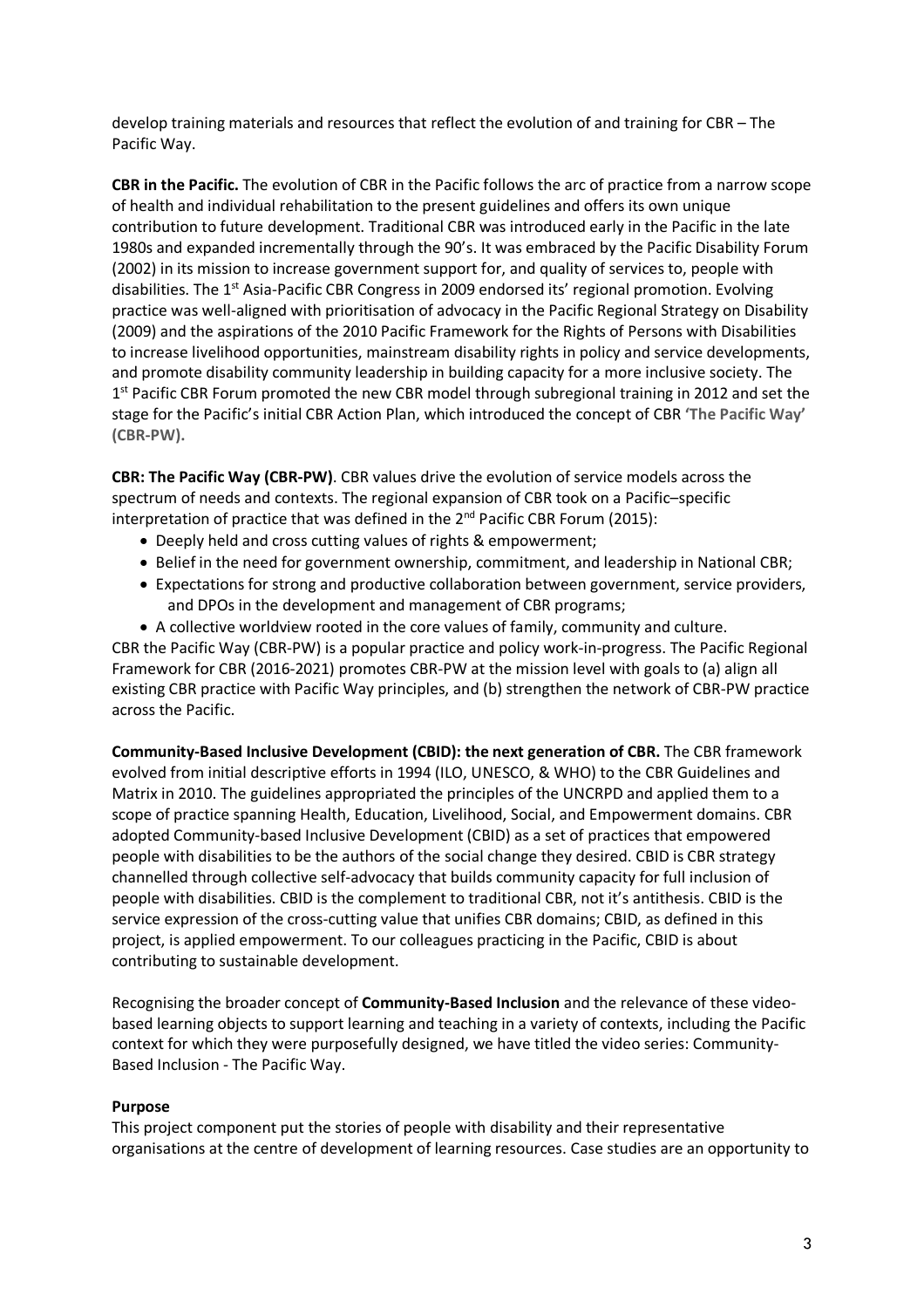develop understanding about CBR as strategy for community based inclusive development (CBID) or community based inclusion.

Case studies can bridge understanding for a wide range of learners and stakeholders about:

- a. community based inclusive development as it is practiced by CBR workers and others in the community, and
- b. educational preparation of service providers to engage in the whole spectrum of approaches, tools, and methods for empowering communities to include people with disability in all areas of everyday life.

The case study work, produced in this context, offers the opportunity for a variety of educational programs to use the resources to develop learning content to develop knowledge, skills, and practice in the areas of sustainable community development, disability inclusion, and communitybased service, care and support for people with disability and their families. Instructors may find applicability in using these resources to achieve a wide range of learning objectives (e.g., cultural competence, community development, systemic advocacy) within and outside of the CBR and rehabilitation context for which they were developed.

Realising these ends requires that people with disabilities and their families stand empowered at the centre of this systemic change to education practices. The case study work was conceived and executed with the community tenet, "nothing about us without us", as the guiding principle of our actions. So, we set about to work in collaboration with people with disability and their representative organisations to gather stories of everyday empowerment in the Pacific. Starting with their stories, future development of learning resources and training materials can be flexibly used across multiple curricula and for multiple purposes.

We drew inspiration from the work of CBM, End the Cycle project (https://www.endthecycle.info/). Through partnership, this project extends the work of the End the Cycle project through the development of an educational design template for the design of learning activities. The foundation of this project begins with the voice and perspectives of people with disability about empowerment.

We wish to acknowledge partnership with each of the following organisations and their members for sharing their empowerment stories:

Pacific Disability Forum Fiji Disabled People's Federation Fiji National Council of Disabled Persons Spinal Injury Association, Fiji People With Disability Solomon Islands, Bethesda Disability Training and Support Centre, Solomon Islands CBR Unit Ministry of health and Medical Services, Solomon Islands Te Vaerua Community Rehabilitation Services, Cook Islands

#### **Outcome**

This case study phase produced two products:

- 1. A **set of learning objects** which are video based and written narratives that profile Community Based Inclusion The Pacific Way
- 2. An **educational design template** which provides a structure to develop lesson plans that link learning objects with learning outcomes.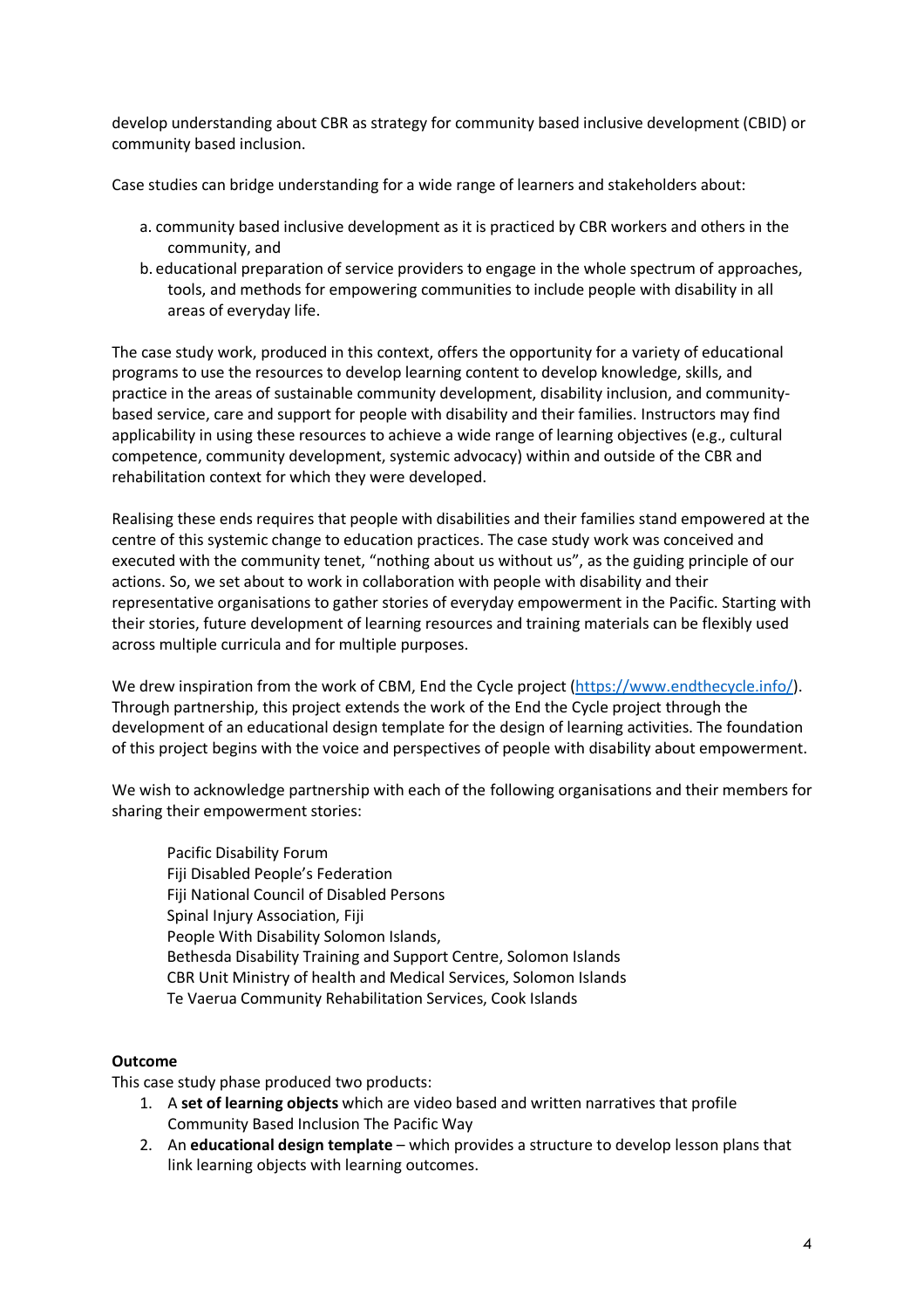#### **Set of Learning Objects**

Through a process of co-design, we produced a set of learning objects: five video-based case studies and one written narrative to profile the lived experiences of people with disabilities in the Pacific. Stories were gathered from participants in the Cook Islands, Fiji and the Solomon Islands.

We have named the set of case studies everyday empowerment stories and the main heading for our resources is: Community Based Inclusion The Pacific Way. Three levels of empowerment (Lewis, Millington, & Marini, 2015) provided the organizing framework for these stories. These levels are: (a) *personal* (b) *social* and (c) *collective resilience and resolve* which can be mapped (or tagged) according to the CBR Matrix dimensions of health, education, livelihood, social, and empowerment.

**Personal Resilience and Resolve:** There is potential power within each individual. Individuals can resist the negative influence of oppression; learn and grow from experience; and gain in the effort to control their unique and special place in the world. Empowerment grows in our feelings (A: Affect), our actions (B: Behaviours); our thinking (C: Cognition); and in our social capacity (R: Relationships).

**Social Resilience and Resolve:** The lone individual is quite vulnerable without family and friends to provide support. The empowered individual is secured in a network of strong family bonds. They derive strength from relationship and efficiency in sharing work. Extended family and friends represent our first, last, and most important community.

**Collective Resilience and Resolve:** Families interconnect with others to create a common voice, to speak to power and assert their rights. Families and friends come together over a shared desire for inclusive community development. From the individual. to the family, to the collective movement empowerment creates systemic change by building community.

These empowerment stories take the perspective of community-based inclusive development (CBID). As such, they profile the involvement of people with disability and their representative organisations (Disabled People's Organisations or DPO) as engaged actors in education and advocacy for sustainable and inclusive development.

These video-based and narrated everyday empowerment stories are **learning objects** that can be accessed digitally. Learning objects are digital resources that can be used to support learning (Wiley, 2000). They consist of a self-contained and reusable entity that range from 2 – 15 minutes in duration. Learning objects can be used across multiple learning contexts for multiple learning and teaching purposes.

As self-contained learning objects, individual everyday empowerment stories can be used independent of the set for specific learning purposes. As a set, this suite of learning objects can be grouped together to support the design of integrated content – such as that used in traditional course structures in formal and non-formal education (e.g., continuing professional development workshops).

**The Pearl Metaphor.** As product of the interactions between a tiny grain of sand and an oyster, the value of pearls to the Pacific offers a particularly relevant metaphor for the case study phase of this project. Inside each everyday empowerment story can be found a number of opportunities for educators to take *a concept* (e.g., sustainable development), *a service* (e.g., community rehabilitation service), *a term* (community based inclusive development), *an issue* (e.g., migrating for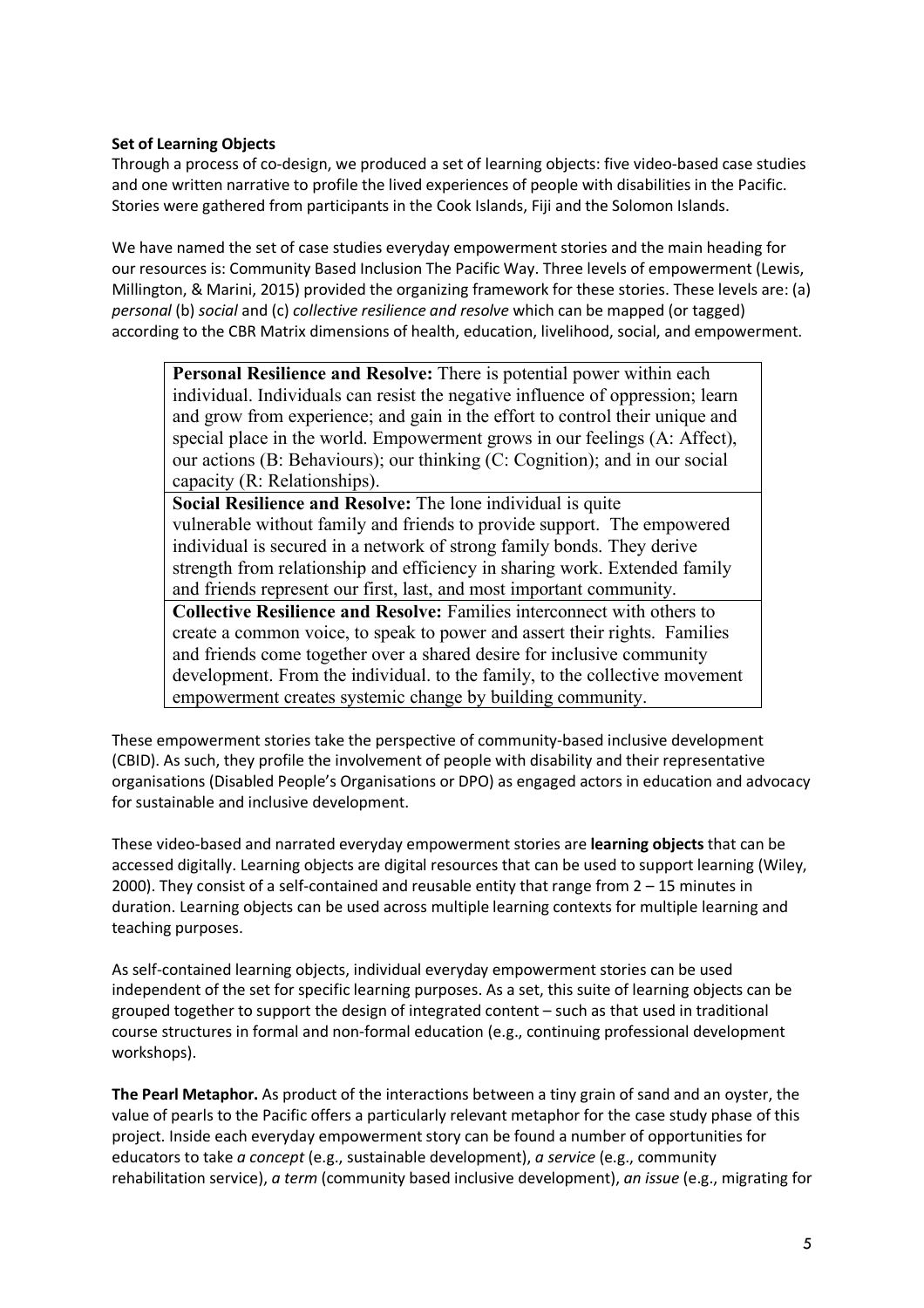health service), or *a practice* (e.g., income generating program) and expand it into a valuable lesson plan. The lesson plan is the ultimate tool needed to link the lived experience of people with disability (contained in these learning objects) to broader ideas, concepts, and practices (e.g., disability advocacy). Importantly, the learning objects and the pearls they contain, provide context for further development of education, practice, and governance for community based inclusive development. By design, they are all linked by the organizing framework: Empowerment. Some stories contain features of all three levels of empowerment while others feature one level in greater depth. We are excited by the capacity for these learning objects to support the development of a host of learning modules on community based inclusive development in the Pacific. We know that a number of ideas can also be harvested for other purposes, limited only by our imagination. Examples might include learning content on cross-sector service integration, interprofessional learning, and cultural competence. The value of these learning objects lies in their capacity to serve the Pacific and to expand outward from the Pacific context to deepen and expand learning opportunities for multiple audiences and purposes.

In December 2017, these learning objects will be immediately available to the Western Pacific Region Office of the World Health Organisation, Fiji National University, Solomon Islands National University, and the University of Sydney. They were developed to be integrated into future educational design of interactive learning and teaching activities. Ultimately, they will be made available through open access and online platforms that support their dissemination.

For the purpose of sharing our progress to date, the current draft set of learning objects will be available for viewing at: www.collaborating4inclusion.org. The original downloads including closed captions have been provided to WHO-WPRO for their use and dissemination (see separate accompanying document)

#### **Learning Object Structure**

Each learning object is framed by the following basic structure or sequence and key features:

- 1. Main Heading: Community Based Inclusive Development The Pacific Way
- 2. Title: each learning object has a discrete title reflects the content
- 3. Telling of the story. Each story is told via video or written narration with images. We have embedded accessibility features (e.g., closed captioning, audio voice over). Due to limited resources, videos do not have sign language interpretation. This will be a limitation for people who depend on this form of communication to access information.
- 4. Main Heading and title repeated at end of the story
- 5. Acknowledgement/Credit (see Appendix A)

The videos range from 2.50 – 14.00 minutes in duration.

We worked with people with disability to gather the raw data (video footage, story, pictures, images, etc.) and engaged interactively in person (e.g., workshops and field visits in Fiji and Solomon Islands) to engage participants in an inclusive process described in End the Cycle's Video Making for All Toolkit (https://www.endthecycle.info/resources/video-toolkit/). All participants provided signed, informed consent to share their stories (Appendix B).

Development of the stories progressed iteratively and involved follow up at a distance through email correspondence and facilitated discussions between our colleagues, Maria Waloki and Goretti Pala, the participants and DPO leaders. This enabled the co-design process and ensured respectful and accurate reporting of the stories for each of our participants.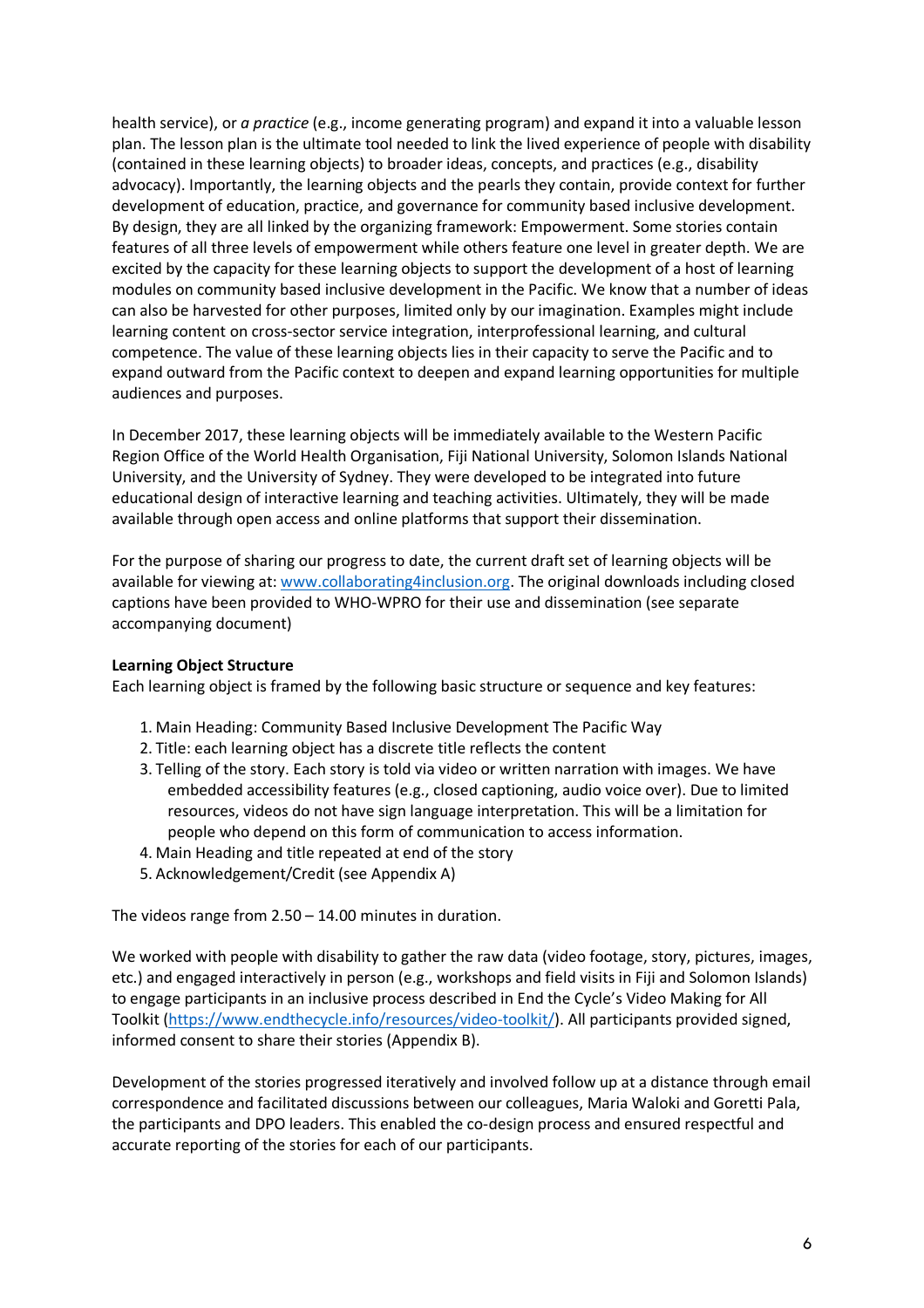We worked with a professional video editor to capture the stories in a way that reflected the key messages that our participants shared through their story but reducing or re-ordering content to increase flow for the viewer/reader. Each story is marked with an animation. The look and feel of the animations help to tie the learning objects together as a complete set. The animation is repeated (at a minimum) with the main heading and title at the beginning and end of each learning object. Titles and tag lines along with a brief description of the key ideas (pearls) contained in the learning object will be developed during dissemination of these videos (through collaborating4inclusion.org and social media). WHO-WPRO will also develop their own strategy for using and sharing these resources broadly. Development of learning resources from the learning objects was beyond the scope of this phase of the project. Next steps for educational development will be discussed below.

Although evaluating the set of learning objects is beyond the scope of this project, we have sought feedback from "critical friends." Overwhelmingly, feedback about the video-based learning objects are "authentic" and genuinely engage the viewer. We recognize that dissemination is important for awareness and use of the resources outside of our specific community engaged in their development. It has been recommended that we produce, from the set, individual "trailers" or digital posters that capture a key message. These can be shared through various online and social media. These smaller "sound bytes" can be used to draw viewers to the full versions through web links. Producing these digital posters is beyond the current project scope and not possible within the current budget. We could produce these rather efficiently with sufficient resources and it is recommended for future consideration.

We are on schedule to complete the set of videos before 22<sup>nd</sup> December 2017. Please be informed that the basic structure and key features for each learning object will be completed by that time. Please forgive the inconsistencies you might see in the draft set if viewed prior to completion. At completion, a link will be provided for WPRO to access and download the videos. The videos will also be uploaded to www.collaborating4inclusion.org for continued access by our colleagues and to facilitate future learning design work (described in next steps section). The viewer is encouraged to review a story called "the commute" for a sense of how animations and closed captions were used. The audio voice-overs are not finished at the time of this report but will be complete before locking off the final set of learning objects.

#### **Educational Design Template**

We also developed an educational design template as a format for interactive lesson plan design plan. This template can be used to develop learning modules on community based inclusive development and applications of CBR The Pacific Way. This template is a foundation for building lesson plans and will accommodate future expansion of cases and learning modules.

The educational design template is outlined here: http://collaborating4inclusion.org/cbrpacific/empowerment-stories/ . It is also shared in Appendix C.

Zolekha's Story can be found as an illustration of the educational design template in action. Zolekha's story was used with permission from CBM, End the Cycle to illustrate the design template. It also served as a tool to support information sharing about this project and to enable the co-design process for our own stories, developed in the Pacific context. We are engaged in ongoing discussion with CBM, End the Cycle staff to support sharing of resources from each of our projects which may facilitate further sharing of the educational design template more broadly.

Our educational design template provides a structure for working together with people with disability and their representative organisations to co-design subsequent learning objectives,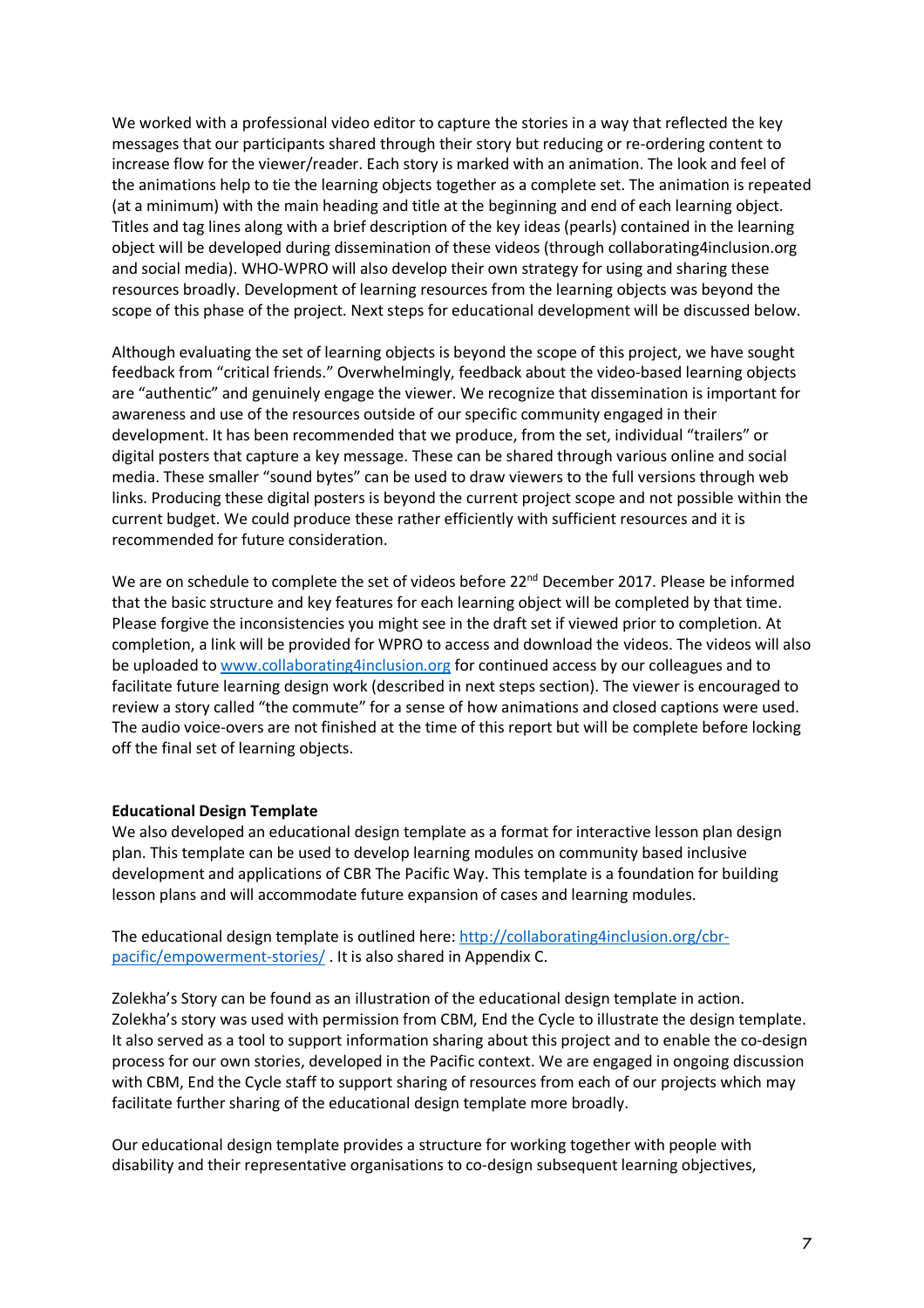learning activities, assessment and other training materials and resources. In this way, it builds upon and extends on related work such as End the Cycle's video-based stories.

The straightforward educational design template allows for discrete learning activities to be developed from each empowerment story – and scaled according to the learning context (e.g., independent study, interactive workshop, integrated course design). The template has the following basic structure:

- 1. **Learning object** for viewing, reading, or listening. Each empowerment story has a title. A tag line is used to briefly identify the core content of that learning object.
- 2. **Lesson Plan Overview** which can be developed further for face-to-face workshops, used independently for self-directed learning and reflective practice, or integrated into workshop or whole course content. The lesson plan overview links the learning object to the lesson plan and focuses the learner on what will be learned/reviewed. This is where specific learning objectives can be elaborated.
- 3. **Lesson Plan** The template for the lesson plan can be adapted or expanded. As designed, it has these three core features:
	- a. Introduction
	- b. Background information
	- c. Reflective Questions/Learning Activities organized into:
		- i. Ideas,
		- ii. Connections,
		- iii. Extensions
- 4. **Optional Online Discussion** The template can enable online learning by linking learners through asynchronous discussion board/topic where they can engage with others.

#### **The ICE Framework**

We chose the Ideas, Connections, Extensions (ICE) framework to design our lesson plans. ICE is a tool to support the development of learning activities, reflective tasks, and assessment of student learning. It was developed by Sue Fostaty-Young and Robert J. Wilson (2000).

ICE stands for: Ideas, Connections, and Extensions.

*Ideas* are fundamental concepts, definitions of terms, vocabulary, facts. At this level, the learner can recognize elements that contribute to a problem or issue.

*Connections* involve identifying patterns and relationships between ideas and making sense of them by linking them with experiences and other knowledge already acquired. At this level, learners can explain problems by recognising contributing factors as well as potential solutions.

*Extensions* happen when learners synthesize what they have learned and use their connections to generate new ideas. Extensions are evident when learners use their knowledge to develop novel ways of working. At this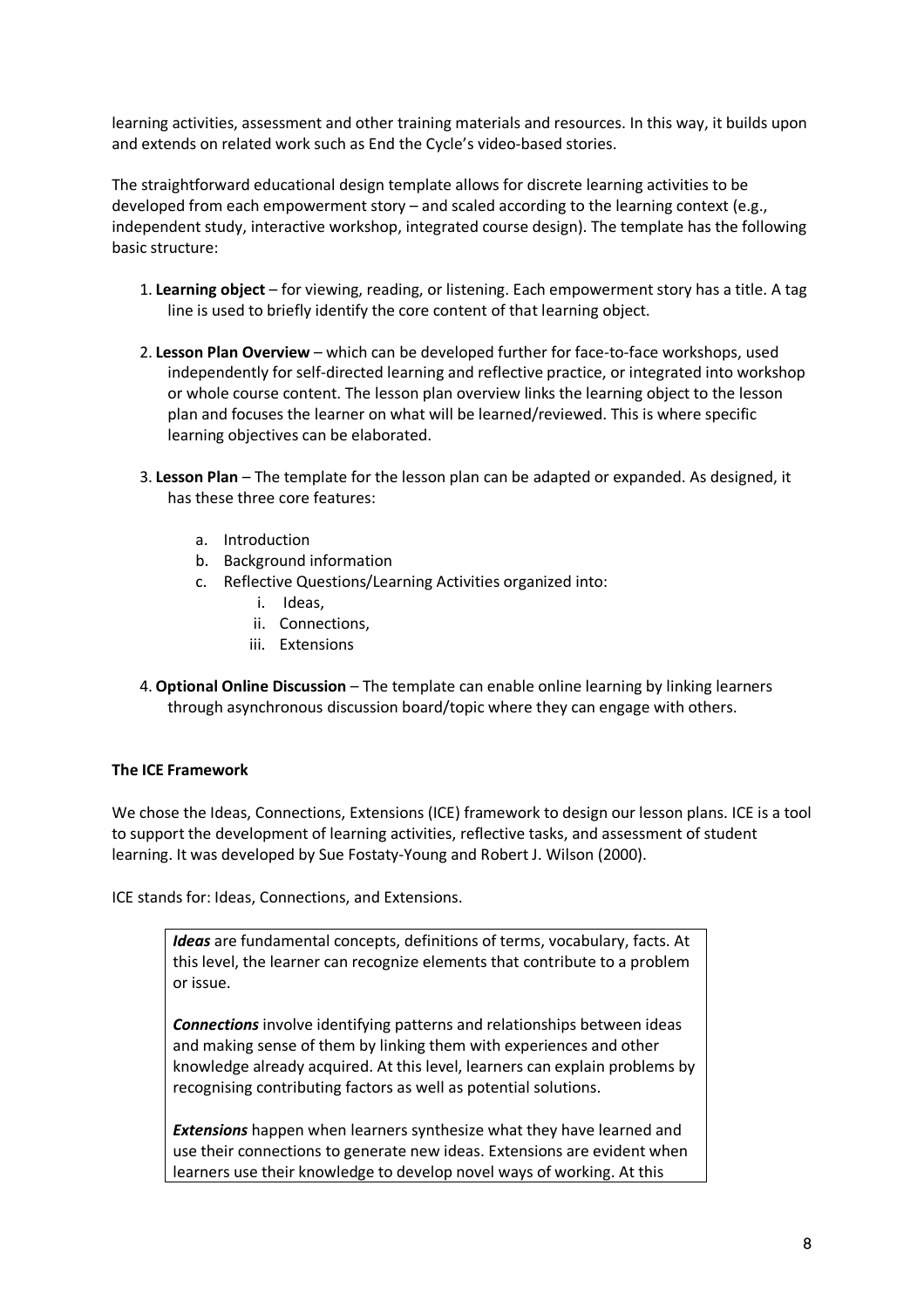level, learners can use their knowledge to resolve the problem in innovative ways.

ICE offers a conceptual framework for making learning processes explicit. ICE maps learner development from first encounter with a new issue to competence and expertise. It is a helpful starting point for developing learning activities and supporting a student's journey to arrive a more complex and critical extensions of their work.

#### **Cross-referencing and Tagging**

There is capacity to cross-reference (or tag) elements from each learning object (everyday empowerment story) to build integrated content for larger and more complex course design.

The simple tagging begins with identifying empowerment stories by level: individual, social, collective empowerment.

A matrix can be used to enable tagging of these levels of empowerment X dimensions of the CBR Matrix (e.g., health, education, livelihood, social, and empowerment). See Table 1 for an example (this is not exhaustive).

**Table 1.** Example matrix grid for tagging everyday empowerment stories according to the CBR Matrix

|                   | <b>Health</b>                                                                                                                            | <b>Education</b>                                                                                                                                              | Livelihood                                                                                        | <b>Social</b>                                                                                                                     | <b>Empowerment</b>                                                                                                |
|-------------------|------------------------------------------------------------------------------------------------------------------------------------------|---------------------------------------------------------------------------------------------------------------------------------------------------------------|---------------------------------------------------------------------------------------------------|-----------------------------------------------------------------------------------------------------------------------------------|-------------------------------------------------------------------------------------------------------------------|
| <b>Individual</b> | Navi - diagnosis<br>and early<br>intervention for CP<br>Follow up at home<br>$-$ accessible<br>environments                              | Damina $-$<br>achieving my<br>aspiration to<br>become a lawyer<br>requires<br>accessibility<br>learning<br>environments in<br>primary and<br>secondary school | Microfinancing<br>the sewing<br>machine                                                           | An accessible<br>footpath - that<br>benefits me<br>and my<br>community                                                            | Accessible<br>information in<br>multiple<br>formats (e.g.,<br>on public<br>transport)                             |
| <b>Social</b>     | Te Vaerua<br>Community<br>Rehabilitation<br>Service - reaching<br>our population and<br>providing service<br>with heart                  | <b>Education is</b><br>power/power is<br>education $-$<br>resilience through<br>education (e.g.,<br>Bethesda)                                                 | Income<br>Generating<br>Program in the<br>Mangroves                                               | Social<br>protection and<br>social welfare<br>for people and<br>their families<br>living in<br>poverty                            | $Ben -$<br>advocating for<br>access to<br>enable political<br>participation                                       |
| <b>Collective</b> | Collaboration<br>between FNU &<br>Spinal Injury<br>Association to<br>develop service-<br>based learning in<br>wheelchair<br>prescription | Taking our<br>education to the<br>community - SINU<br>engagement in<br>service learning                                                                       | Women with<br>Disability-<br>engaging in<br>development<br>through<br>productive<br>contributions | Advocating for<br>disability<br>inclusion in<br>disaster risk<br>reduction<br><b>CBR</b> officers<br>have a role in<br>supporting | Joshko - DPO<br>leadership and<br>capacity<br>development<br>for collective<br>advocacy<br>Mataiti-<br>collective |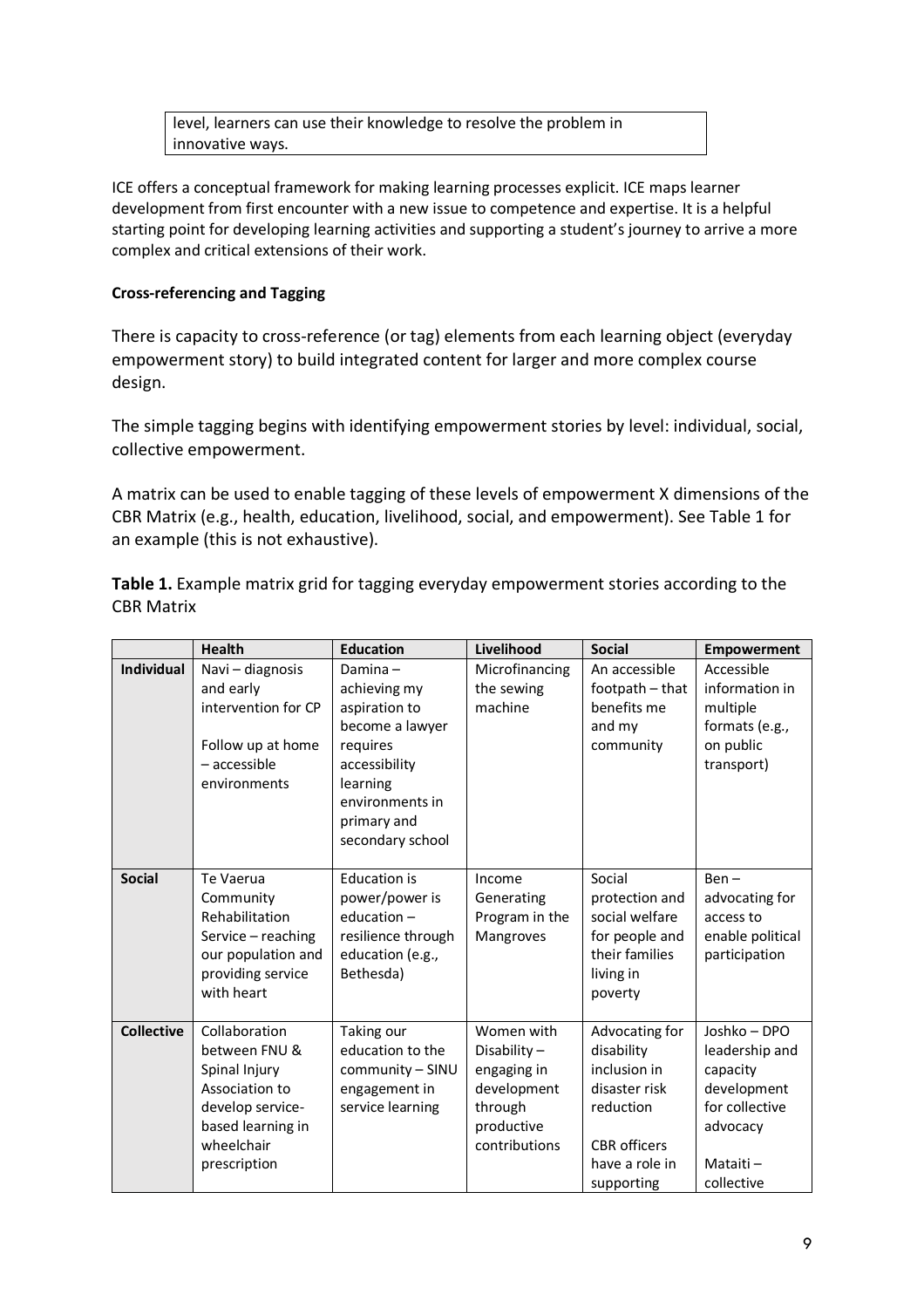|  |  | access to     | advocacy for  |
|--|--|---------------|---------------|
|  |  | justice       | disability    |
|  |  | $Mere -$      | inclusion in  |
|  |  | representing  | disaster risk |
|  |  | my country in | reduction     |
|  |  | paralympic    |               |
|  |  | table tennis  |               |

#### **Next Steps: Harvesting the Pearls**

Planned next step include the implementation of facilitated co-design process to turn resources produced from this project into dynamic learning modules with multiple learning and teaching purposes for use within and outside of the Pacific. This next step of the project requires additional funding. A proposal for this phase will be updated from the tender submitted in 2017 and will account for both field work and further educational design work required to develop learning objectives and activities that link the everyday empowerment stories to learning about community based inclusive development.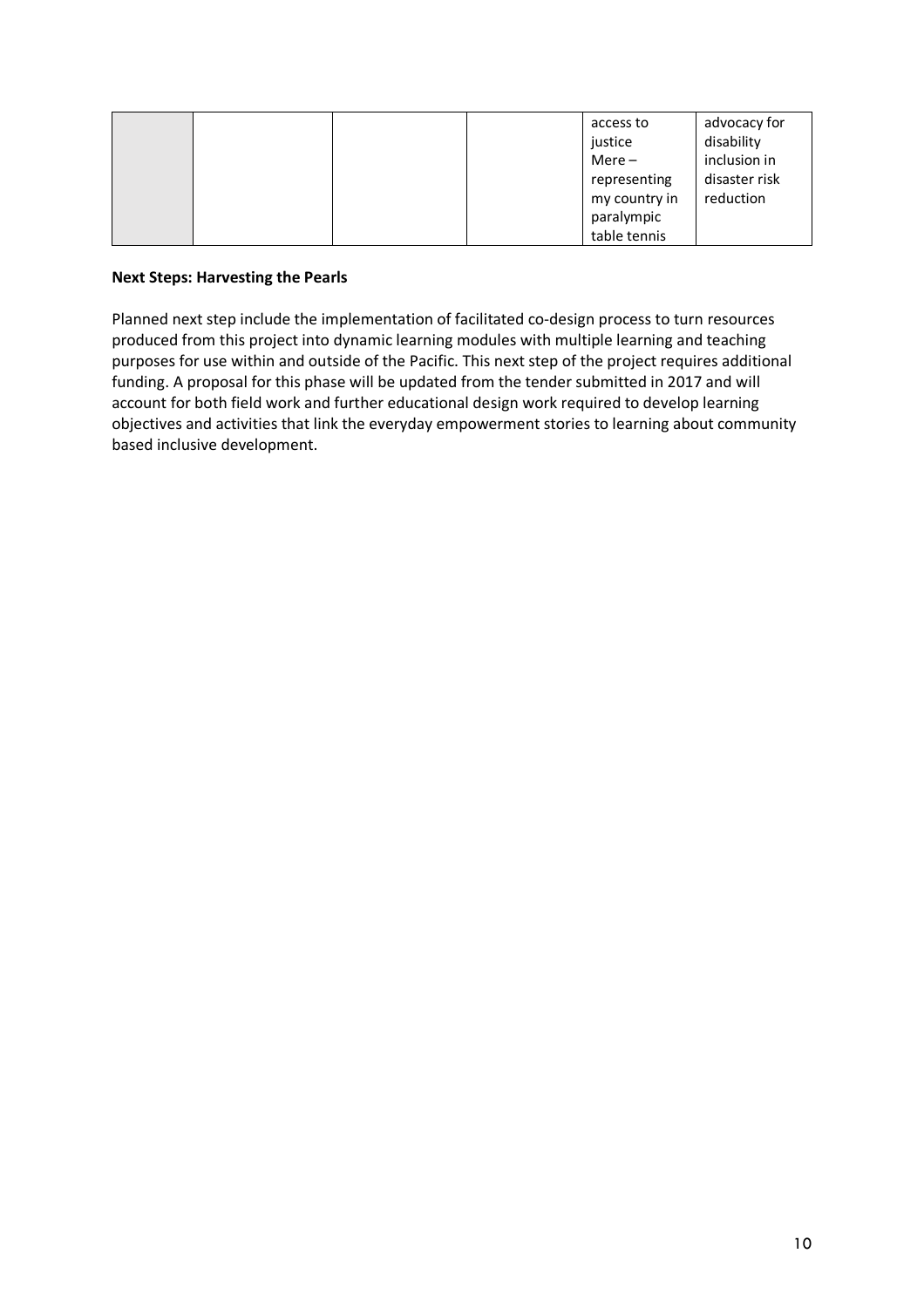#### **References**

Fostaty-Young, S. & Wilson, R.J. (2000). Assessment & Learning: The ICE approach. Portage & Main Press.

ILO/Perry, D. A. (2004). *Training and employment of people with disabilities: Fiji 2002*. Bangkok, Thailand: ILO

Lewis, T., Millington, M., & Marini, I. (2015). Counseling in the context of family empowerment. In M. Millington & I. Marini (Eds, pp. 47 – 65). *Families in Rehabilitation Counselling: A communitybased rehabilitation approach*. Springer: New York

Renyk, G. & Stephenson, J. (2011). The ICE approach: Saving one broken toaster at a time. Project Muse. Accessed from http://www.queensu.ca/drama/jstephenson/Publications/147.renyk.pdf

Wiley, David A. (2000), "Connecting Learning Objects to Instructional Design Theory: A Definition, A Metaphor, and A Taxonomy", in Wiley, David A. (DOC), The Instructional Use of Learning Objects: Online Version.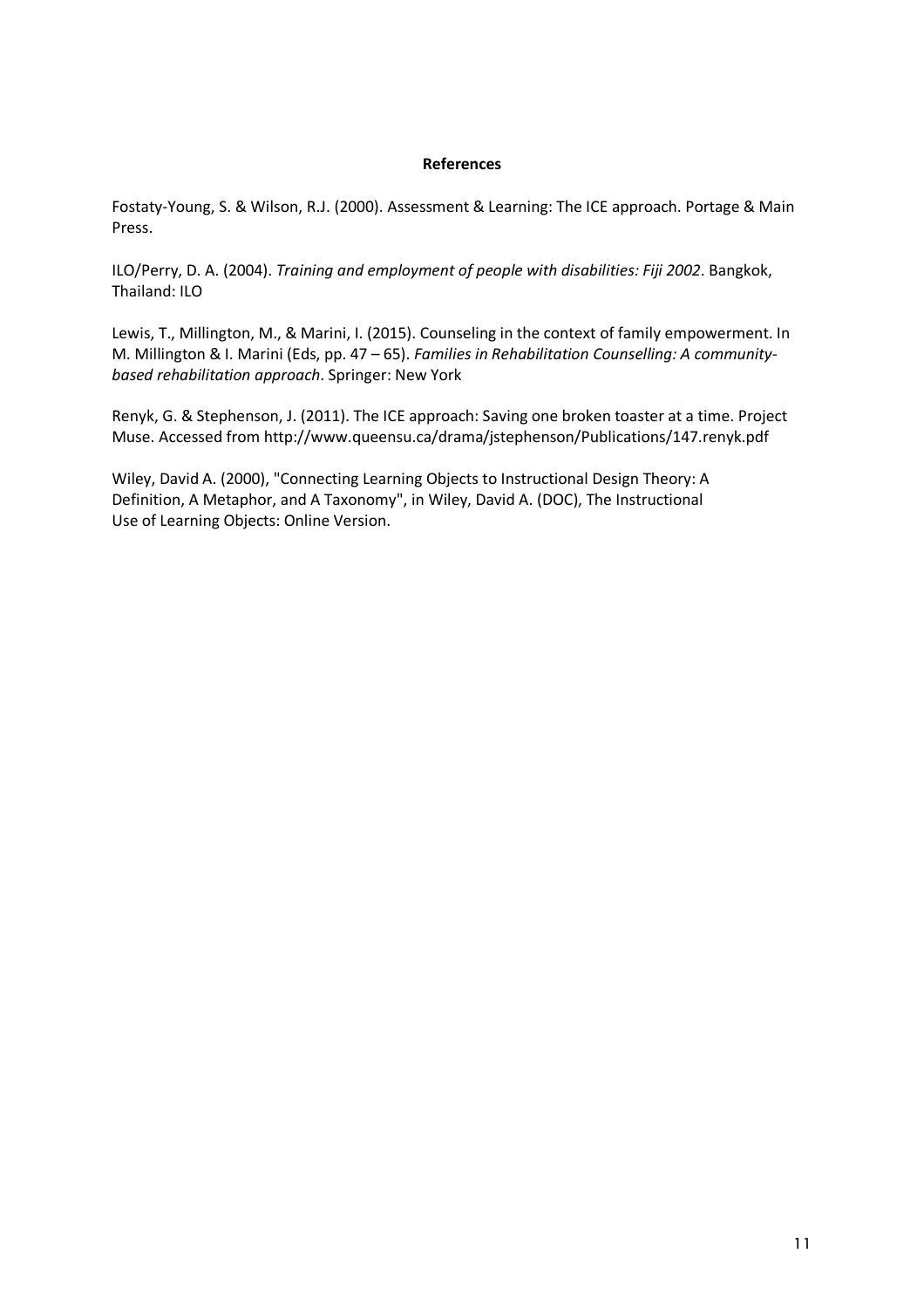#### **APPENDIX A**

**Acknowledgement for each video/story** (text will read at the end of each video/narrative)

Dr Michelle Villeneuve and Dr Michael Millington, University of Sydney led this project in collaboration with Ms Maria Waloki, Fiji National University and Ms Goretti Pala, Solomon Islands National University.







This project was implemented through the WHO Collaborating Centre in Health Workforce Development in Rehabilitation and Long Term Care, University of Sydney. The project was supported by the Australian government through the Department of Foreign Affairs and Trade.



We wish to acknowledge partnership with each of the following organisations and their members for sharing their empowerment stories:

Pacific Disability Forum Fiji Disabled People's Federation Fiji National Council of Disabled Persons Spinal Injury Association, Fiji People With Disability Solomon Islands, Bethesda Disability Training and Support Centre, Solomon Islands CBR Unit Ministry of health and Medical Services, Solomon Islands Te Vaerua Community Rehabilitation Services, Cook Islands

\* on Mataiti's video – we have acknowledged Lindsey Hoshaw for contributing footage



**Credits that should be noted in any dissemination and description of these videos:**

- Music In Video **soundofpicture.com**
- Video by **Return Projects**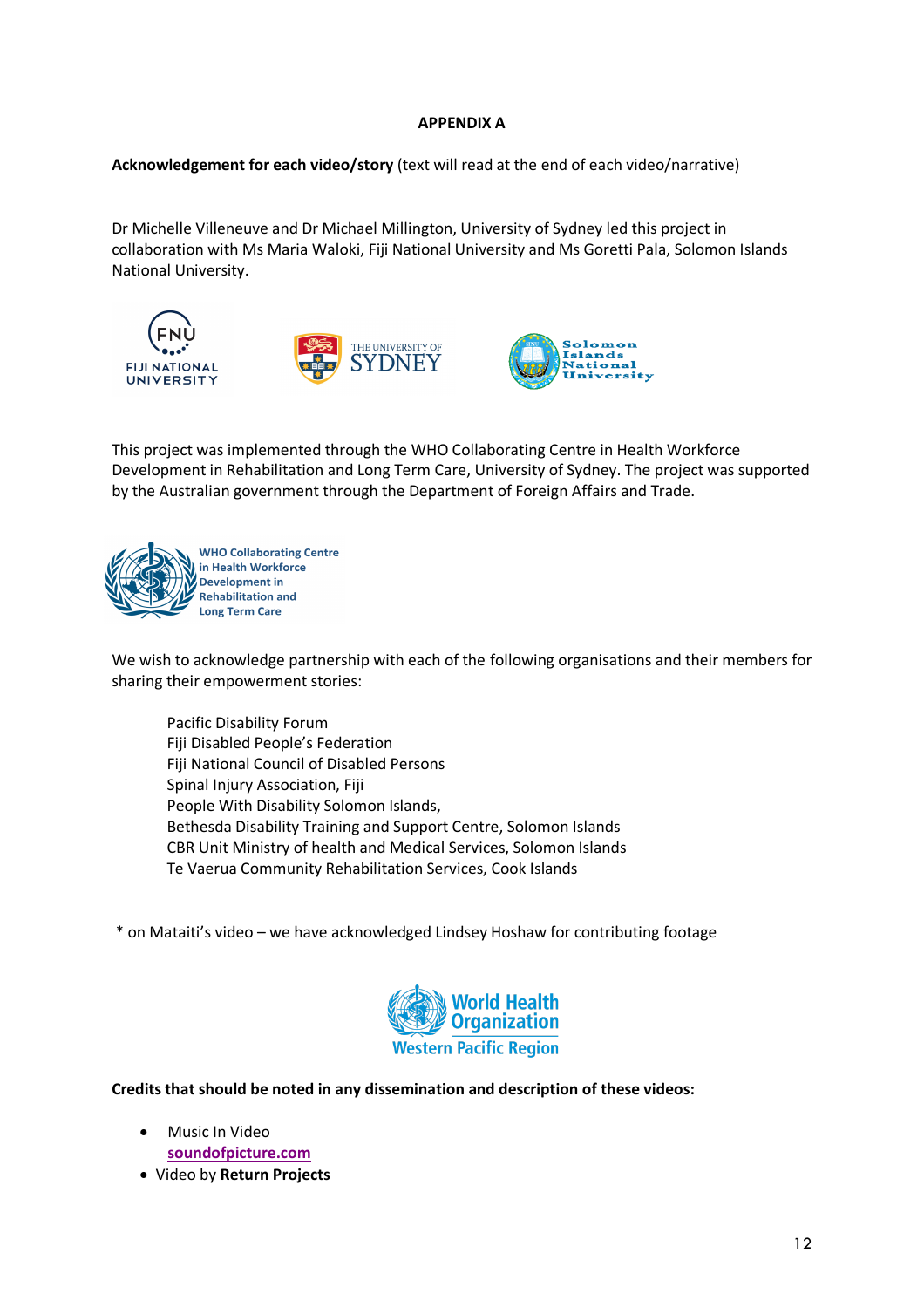#### **APPENDIX B**

#### **Project: CBR workforce, training courses and resources in the Pacific**

#### **Invitation to Participate**

Together, the University of Sydney, Fiji National University and Solomon Islands National University are working on a project to prepare Community Based Rehabilitation (CBR) training materials and resources. We are working in partnership with the Pacific Disability Forum to develop case stories that show what it is like to manage everyday life with a disability in the Pacific.

As part of this project, we will develop case stories that profile the everyday experiences of people with disabilities and their families. In these stories, we want to share experiences of overcoming everyday challenges to participation in health, education, livelihood, and social participation.

We will develop the stories into training materials to develop capacity of current and future CBR staff and other stakeholders to empower people with disability through support that enables them to achieve their everyday goals and participate in everyday activities in the community.

Training resources for CBR exist, but none of them focus on the Pacific context and culture. These training resources will be used by the universities to develop training materials for teaching students about CBR and community-based inclusive development – The Pacific Way.

We want to share the perspective of people with disabilities, their families, and disability organisations as key to developing effective support and advocacy in the Pacific.

We are inviting you to participate by sharing your story.

These stories will be made available in a multi-media format that may include: video; audio; and/or written stories. The stories will be used to develop learning activities for university students and people attending professional development workshops on CBR. They may also be used by disability organisations to support their advocacy work in the Pacific and appear on websites designed for sharing information about CBR.

You may contact us if you have any questions or to get involved.

| <b>MARIA WALOKI, Program</b> | <b>GORETTI PALA, Course</b>       | <b>MICHELLE VILLENEUVE, Centre for</b>                         |
|------------------------------|-----------------------------------|----------------------------------------------------------------|
| Coordinator Physiotherapy,   | Coordinator Diploma CBR           | Disability Research and Policy,                                |
| <b>CMNHS</b>                 | Solomon Islands College of Higher |                                                                |
|                              | Education                         | E michelle.villeneuve@sydney.edu.au                            |
| E maria.waloki@fnu.ac.fj     |                                   | T+61 2 9036 7438                                               |
| T+679 3311700   Ext: 3067    | E goreti p@siche.edu.sb           | http://sydney.edu.au/health-<br>sciences/cdrp/our-people.shtml |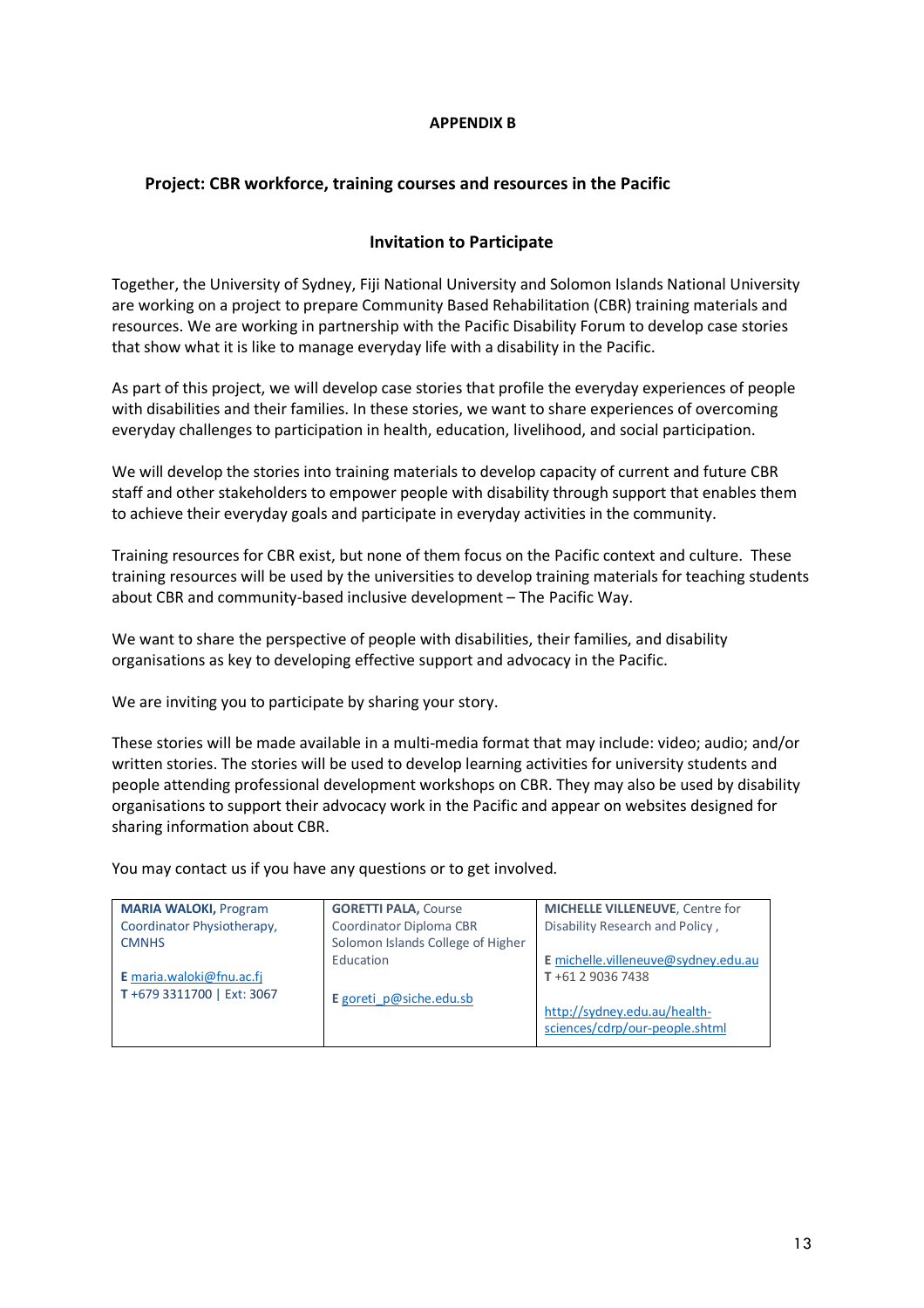#### **PHOTOGRAPH/VIDEO/AUDIO/INTERVIEW RELEASE FORM**

Thank you for agreeing to take part in this project which is a collaboration between the University of Sydney, Fiji National University, and Solomon Islands National University. Photographs and/or video recordings and/or audio recordings and/or interviews may be made. Transcripts may be made from video recordings and/or audio recordings and/or interviews.

The photograph and/or video and/or audio and/or interview will be used for a range of purposes, but principally for use in the development of learning resources produced by the three universities. This may include, but is not limited to, magazines, brochures, leaflets, podcasts, websites and other electronic media.

Photographs and/or video recordings and/or audio recordings may be stored in the digital libraries of the University of Sydney, Fiji National University, Solomon Islands National University, and the World Health Organisation (WHO) and WHO affiliated online learning websites.

The photographs and/or video recordings and/or audio recordings may also be used by other third parties external to the University of Sydney for other purposes. The University accepts no responsibility whatsoever for the use of the Photographs and/or video recordings and/or audio recordings by any of those third parties. The University is unable to offer any compensation or fee for its, or a third party's, use of your photographs and/or video recordings and/or audio recording.

By reading and signing the agreement below, you are acknowledging the intended uses (above) and giving your permission for the photographs and/or video recordings and/or audio recordings and/or interview to be reproduced without limitation. You also agree not to seek payment from the University and release the University from any and all liability associated with the use by the University of Sydney, Fiji National University, Solomon Islands National University, the WHO, or a third party, of the photographs and/or video recordings and/or audio recordings and/or interview as set out in this agreement.

#### Project: **CBR workforce, training courses and resources in the Pacific**

I agree to be photographed and/or videoed and/or audio recorded and/or interviewed. I understand that the photographs, video, audio recordings and interview may be used by the University and by other third parties in accordance with the above.

| Name:          |  |  |
|----------------|--|--|
| Email address: |  |  |
|                |  |  |
| Date:          |  |  |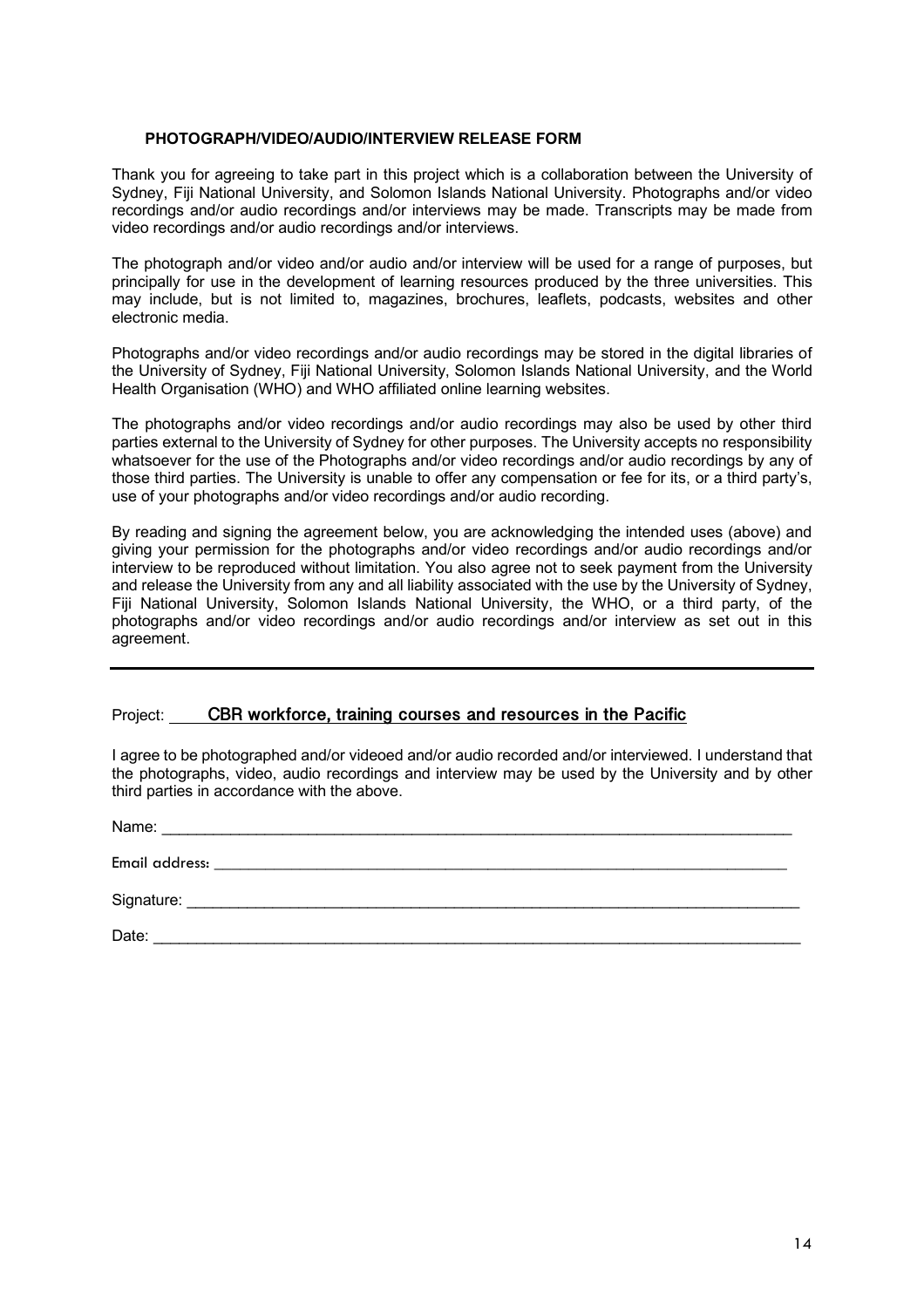#### **APPENDIX C**

# **Zoleka's Story – Example of Educational Design Template**

## **Video:** https://www.endthecycle.info/stories/zolekha-khatun/

#### **Title:** Is There Any Limit Of What I Can Do?

**Tag Line:** Zolekha's story provides insight into how family, friends, and her own personal strength come together to open new possibilities for an included life.

#### **Lesson Plan Description:** Empowerment in the case of Zolekha

In this lesson, Disability Advocates are introduced to three ways of understanding empowerment. They will talk about ways that disability organisations can support empowerment at all three levels. Reflective questions ask: How can we support Zolekha?; How can we support Zolekha's family, friends, and teachers? How can we advocate for inclusive change in the way that organisations work?

#### **Introduction**

Empowerment is the ability to resist oppression and create inclusive opportunities for yourself and for others. Empowerment builds from the individual through the family and into community. It is a common thread running through all contexts of community life and all CBR programmes.



#### **Personal Resilence**

**Personal Resilience and Resolve:** There is potential power within each individual. Individuals can resist the negative influence of oppression; learn and grow from experience; and gain in the effort to control their unique and special place in the world. Empowerment grows in our feelings (A: Affect), our actions (B: Behaviours); our thinking (C: Cognition); and in our social capacity (R: Relationships).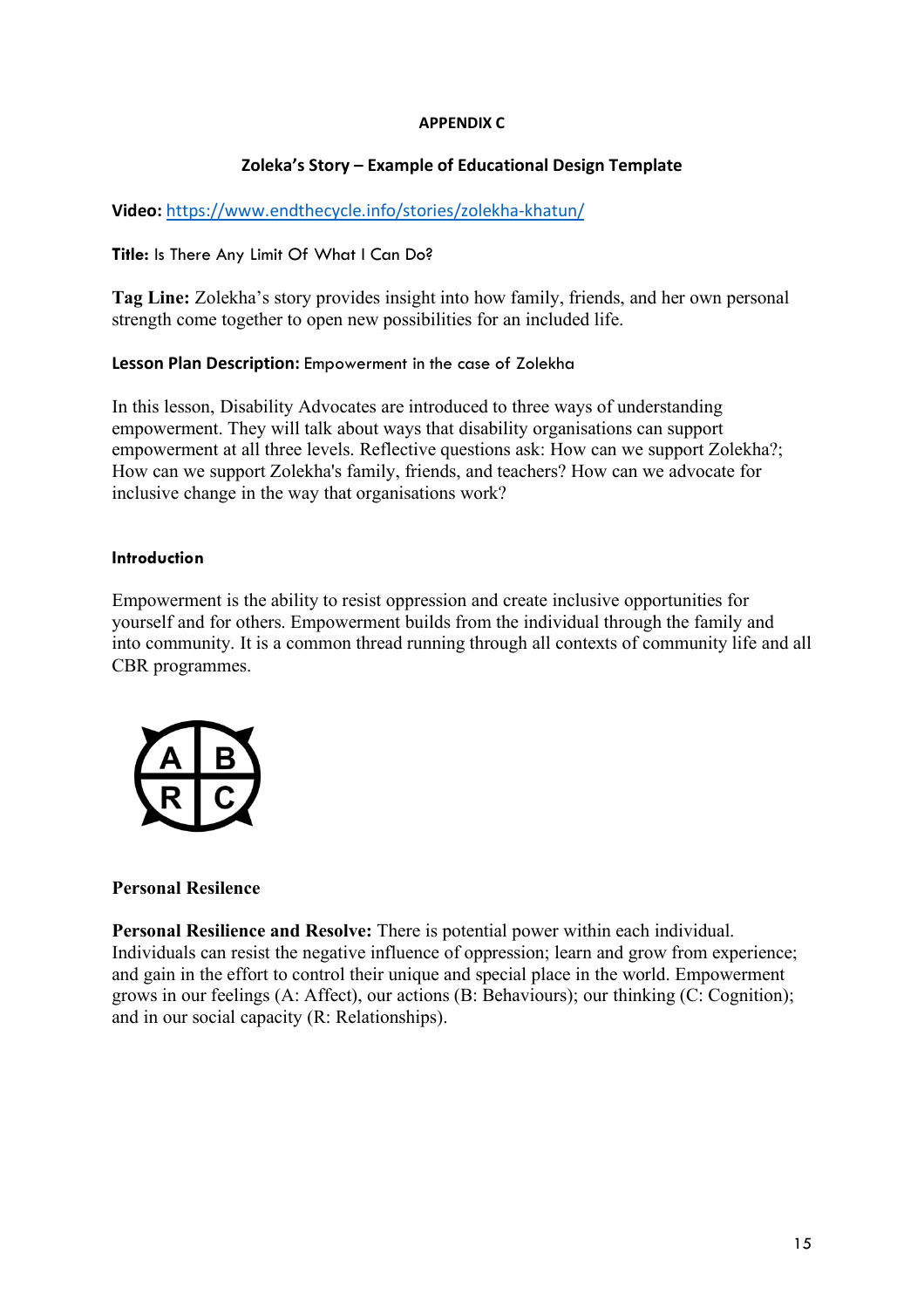

# **Family Resilience**

**Social Resilience and Resolve:** The lone individual is quite vulnerable without family and friends to provide support. The empowered individual is secured in a network of strong family bonds. They derive strength from relationship and efficiency in sharing work. Extended family and friends represent our first, last, and most important community.



# **Collective Resilience**

**Collective Resilience and Resolve:** Families interconnect with others to create a common voice, to speak to power and assert their rights. Families and friends come together over a shared desire for inclusive community development. From the individual. to the family, to the collective movement empowerment creates systemic change by building community.

CBR is a product of the pursuit of empowerment.

CBR the Pacific Way recognises family as the origin of identity, value, and power in inclusive community development.

# **Reference**

Lewis, T., Millington, M., & Marini, I. (2015). Counseling in the context of family empowerment. In M. Millington & I. Marini (Eds, pp. 47 – 65). *Families in Rehabilitation Counselling: A community-based rehabilitation approach*. Springer: New York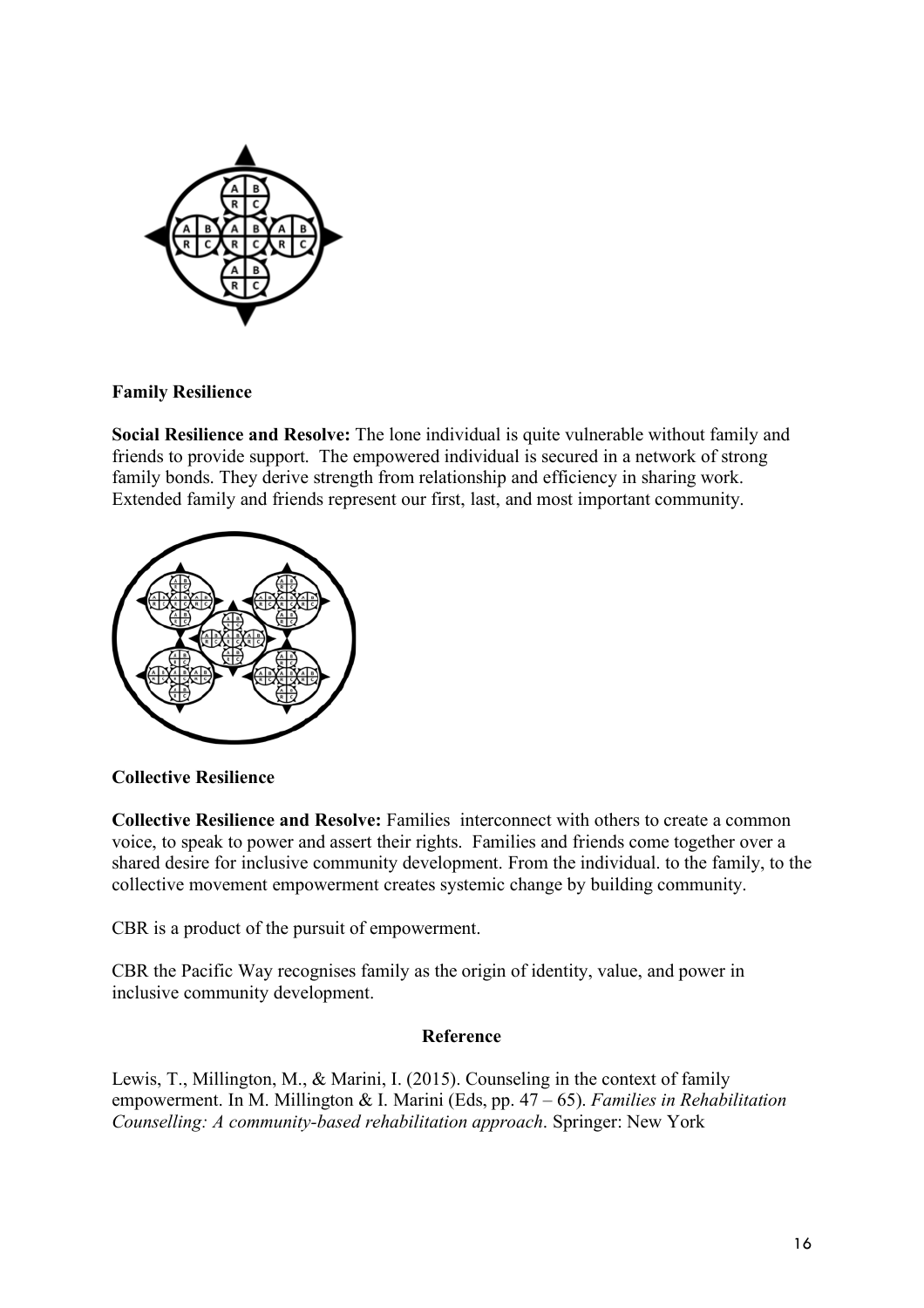## **Background**

## **Community Based Rehabilitation (CBR) Domain**s

CBR has been a mainstay in the Pacific for decades. It was created as an alternative to traditional rehabilitation that worked well in highly resourced countries to provide formal care delivered by experts in medically oriented service centres. The original CBR model focused on a person centred approach to health and rehabilitation that replaced the institutionally based medical model of care. This community approach put the person first, and recognised the importance of supporting family carers. Services were developed using local expertise and resources, under local control. The desired outcome of CBR was full community inclusion and participation.

This model has evolved as people began to talk about health in the context of community. Now, CBR recognizes need for care and support in all domains of community life. CBR services in the domain of Health has been joined by CBR programmes pursuing full community inclusion in the domains of Education, Livelihood, Social life, and Empowerment. This has broadly expanded community capacity to support people with disabilities and their families in all aspects of life.

Empowerment is a unique domain in the new model of CBR. Unlike the others, it does not suggest a specific physical environment and social interaction, but a quality of interaction that cuts across all of the other CBR domains. This is a very important link for DPO's. The special case of empowerment in CBR tells us that we now recognize that social justice is a crucial issue in rehabilitation and perhaps the greatest barrier to full community inclusion. It also suggests that individual and collective self-advocacy are essential tools for productive systems change.

# **DPOs**

DPOs are, by definition, the formal, collective voice of people with disabilities in the context of Community Based Rehabilitation. The evolution of CBR services into social justice and the biopsychosocial model of disability has only intensified the importance of DPOs in their empowerment role. DPO's in the Pacific provide a range of resources and supports, depending on local needs. They build stakeholder networks, promote public awareness of disability/human rights, pursue funding, counsel and refer people for service, and play an important and central role in CBR systems growth and change.

# **Zolekha**

Zolekha's story was borrowed, with permission, from the "End the cycle" library. "End the Cycle" is an initiative of the CBM. It promotes tools and resources to help international development practitioners advocate for disability-inclusive development. In it, persons with disabilities from low and middle income countries tell their own stories in their own words and retain control over how their stories and pictures are used. End the Cycle uses this rightsbased methodology to ensure that people like Zolekha are empowered and given a voice on a global platform to share their stories.

Zolekha's story was chosen among many on the site. Her story reflects the realities of oppression and disenfranchisement of people with disabilities. This is important to witness,